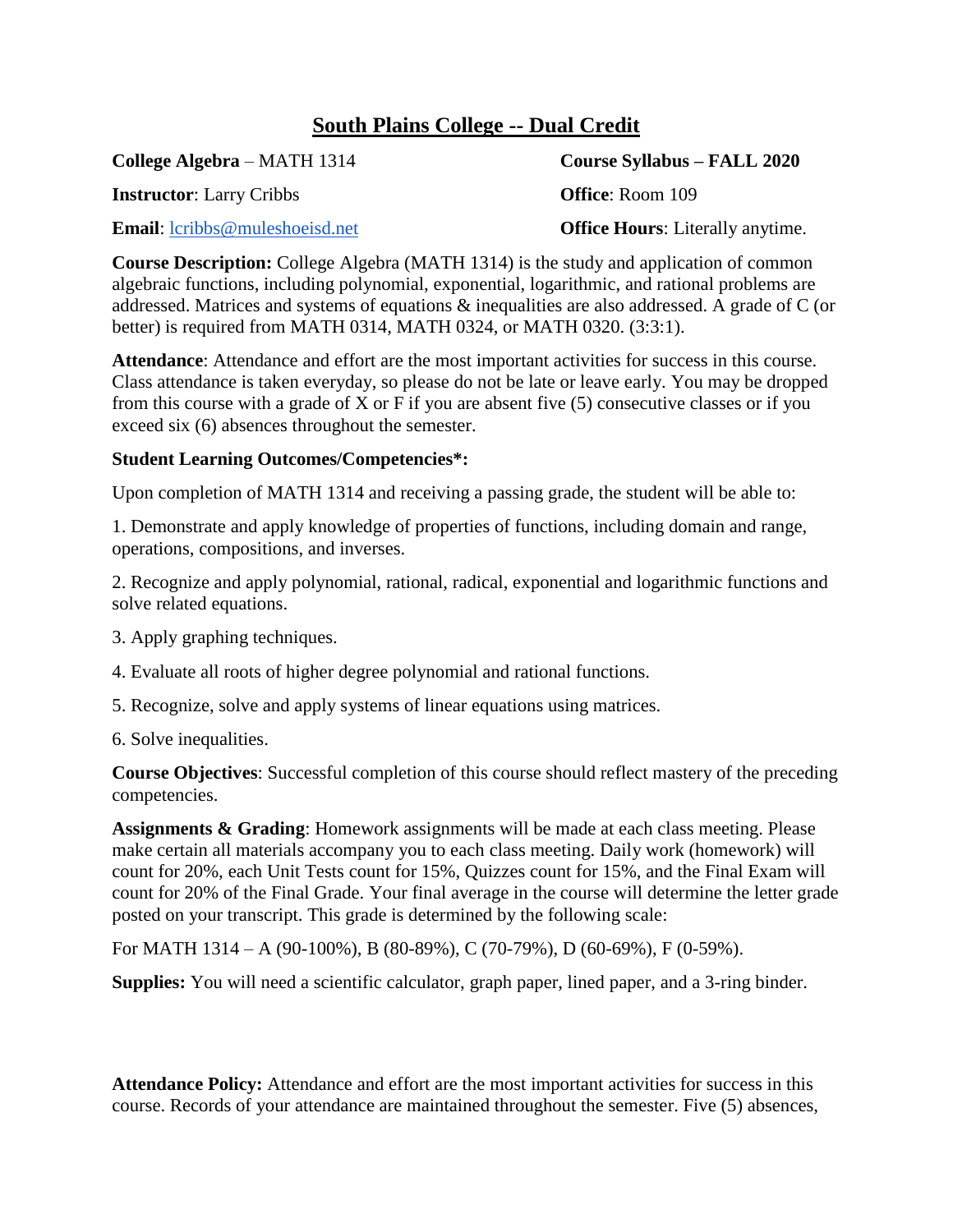for any reason, are allotted to the student for the semester. If this number is exceeded, the instructor has the right to drop you with a grade of F or an X, depending on their discretion.

## **Plagiarism violations include, but are not limited to, the following:**

1. Turning in a paper that has been purchased, borrowed, or downloaded from another student, an online term paper site, or a mail order term paper mill;

2. Cutting and pasting together information from books, articles, other papers, or online sites without providing proper documentation;

3. Using direct quotations (three or more words) from a source without showing them to be direct quotations and citing them; or

4. Missing in-text citations.

## **Cheating violations include, but are not limited to, the following:**

1. Obtaining an examination by stealing or collusion;

2. Discovering the content of an examination before it is given;

3. Using an unauthorized source of information (notes, textbook, text messaging, internet, apps) during an examination, quiz, or homework assignment;

4. Entering an office or building to obtain an unfair advantage;

5. Taking an examination for another;

6. Altering grade records;

7. Copying another's work during an examination or on a homework assignment;

8. Rewriting another student's work in Peer Editing so that the writing is no longer the original student's;

9. Taking pictures of a test, test answers, or someone else's paper.

**Student Code of Conduct Policy:** Any successful learning experience requires mutual respect on the part of the student and the instructor. Neither instructor nor student should be subject to others' behavior that is rude, disruptive, intimidating, aggressive, or demeaning. Student conduct that disrupts the learning process or is deemed disrespectful or threatening shall not be tolerated and may lead to disciplinary action and/or removal from class.

**Diversity Statement:** In this class, the teacher will establish and support an environment that values and nurtures individual and group differences and encourages engagement and interaction. Understanding and respecting multiple experiences and perspectives will serve to challenge and stimulate all of us to learn about others, about the larger world and about ourselves. By promoting diversity and intellectual exchange, we will not only mirror society as it is, but also model society as it should and can be.

**Disability Statement:** Students with disabilities, including but not limited to physical, psychiatric, or learning disabilities, who wish to request accommodations in this class should notify the Disability Services Office early in the semester so that the appropriate arrangements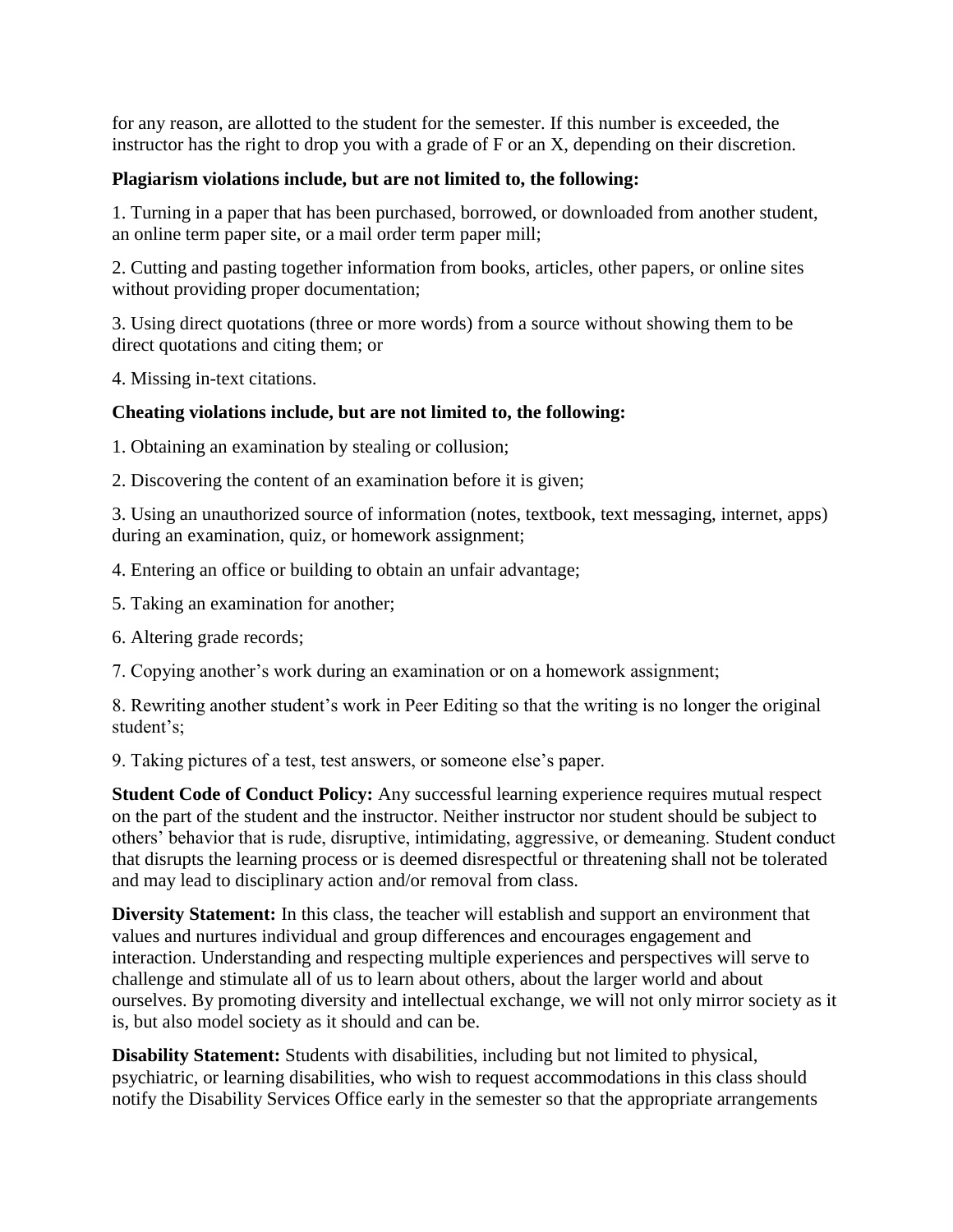may be made. In accordance with federal law, a student requesting accommodations must provide acceptable documentation of his/her disability to the Disability Services Office. For more information, call or visit the Disability Services Office at Levelland (Student Health & Wellness Office) 806-716-2577, Reese Center (Building 8) 806-716-4675, or Plainview Center (Main Office) 806-716-4302 or 806-296-9611.

**Nondiscrimination Policy:** South Plains College does not discriminate on the basis of race, color, national origin, sex, disability or age in its programs and activities. The following person has been designated to handle inquiries regarding the non-discrimination policies: Vice President for Student Affairs, South Plains College, 1401 College Avenue, Box 5, Levelland, TX 79336. Phone number 806-716-2360.

**Title IX Pregnancy Accommodations Statement:** If you are pregnant, or have given birth within six months, Under Title IX you have a right to reasonable accommodations to help continue your education. To activate accommodations you must submit a Title IX pregnancy accommodations request, along with specific medical documentation, to the Director of Health and Wellness. Once approved, notification will be sent to the student and instructors. It is the student's responsibility to work with the instructor to arrange accommodations. Contact the Director of Health and Wellness at 806-716-2362 or email cgilster@southplainscollege.edu for assistance.

**Campus Concealed Carry:** Texas Senate Bill - 11 (Government Code 411.2031, et al.) authorizes the carrying of a concealed handgun in South Plains College buildings only by persons who have been issued and are in possession of a Texas License to Carry a Handgun. Qualified law enforcement officers or those who are otherwise authorized to carry a concealed handgun in the State of Texas are also permitted to do so. Pursuant to Penal Code (PC) 46.035 and South Plains College policy, license holders may not carry a concealed handgun in restricted locations. For a list of locations and Frequently Asked Questions, please refer to the Campus Carry page at: http://www.southplainscollege.edu/campuscarry.php

Pursuant to PC 46.035, the open carrying of handguns is prohibited on all South Plains College campuses. Report violations to the College Police Department at 806-716-2396 or 9-1-1.

**SPC Bookstore Price Match Guarantee Policy:** If you find a lower price on a textbook, the South Plains College bookstore will match that price. The difference will be given to the student on a bookstore gift certificate! The gift certificate can be spent on anything in the store.

**Note:** The instructor reserves the right to modify the course syllabus and policies, as well as notify students of any changes, at any point during the semester.

| Topic:  | Title:                           |
|---------|----------------------------------|
| $1 - 1$ | P.2-P.3 Radicals and Exponents   |
| $1 - 2$ | P.5 Factoring Trinomials         |
| 1-3     | P.6 Complex Rational Expressions |
| $1 - 4$ | <b>Rational Equations</b>        |